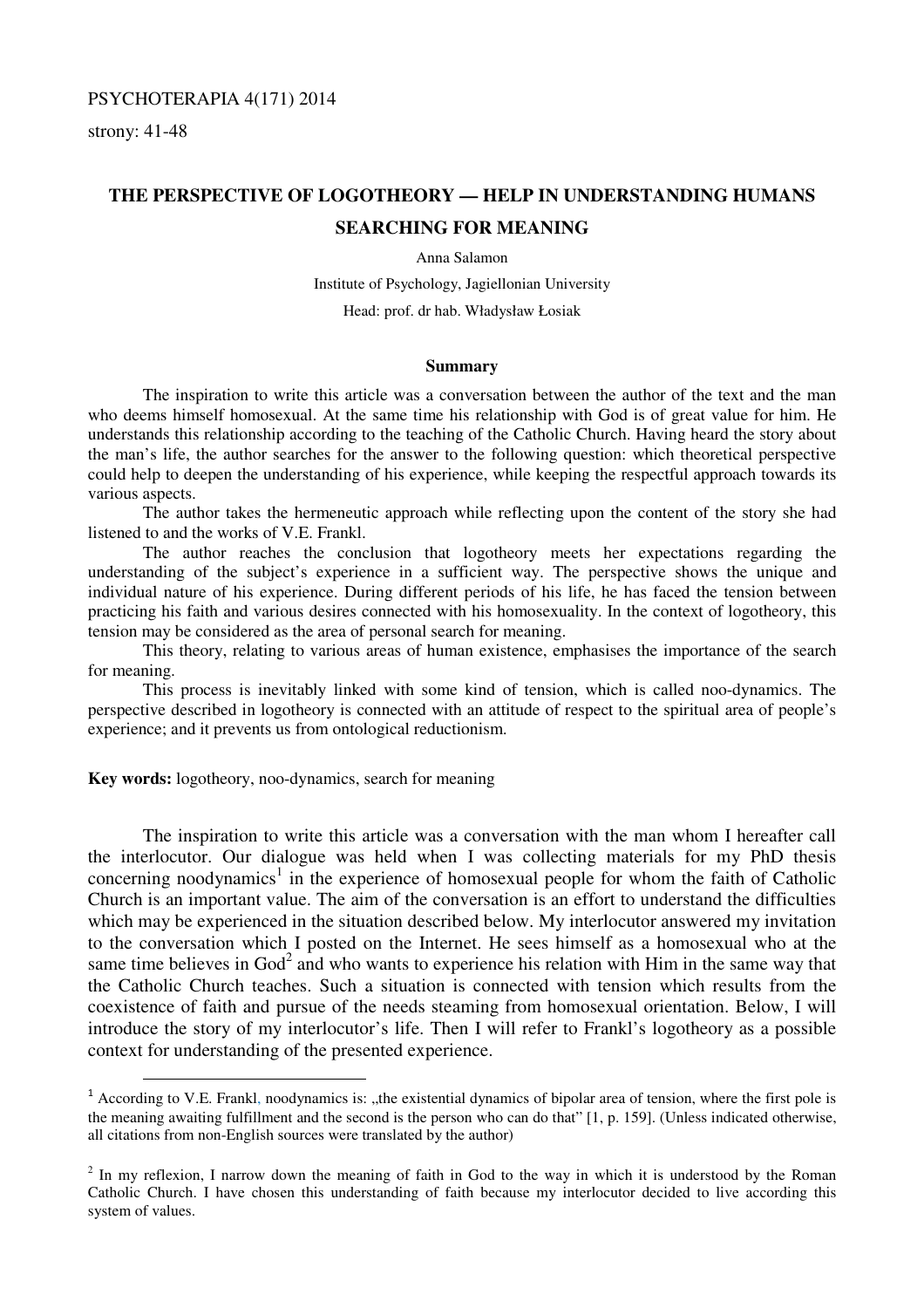# **The story about the interlocutor's life<sup>3</sup>**

My interlocutor recalls his childhood as a period in which he was lacking love and warm feelings ("I couldn't count on as much love as I needed"). He thinks that his family situation and his father's problem with alcohol caused that state of affairs. At the age of 6–7 he experienced sexual abuse from older men. Then, he had some auto-erotic experiences with other men which have changed into homosexual contacts. That was the time when he discovered his sexual orientation ("I was aware of the fact that I was homosexual"). He said that for him it had been too early to experience sexual initiation. At the age of 13 he started a sexual relationship with his male peer, which lasted for a few years.

Although in my interlocutor's family house the religious commandments were not important ("At home, no one paid too much attention to faith or religious practice."), he started to search for some kind of contact with God on his own. He perceived God as a person with whom he could have a relationship ("I turned to God; I had some sort of awareness that there was someone who loved you and whom you could count on").

At the age of 16–17, he had a ground-breaking experience related to the development of his faith. He called it repentance. He started to consider the idea of life in aloneness ("After the repentance, after retreat I said strongly to myself that if I still had the homosexual inclination and I couldn't handle it, I would choose living alone, in chastity; and I kind of planned that I would live my life in loneliness"). The experience of repentance changed his attitude to faith – it started to be important to him. He wanted to live according to the teachings of his faith. However, it remained in conflict with his wanting to seek fulfilment in a homosexual relationship. The interlocutor mentioned that at that time he had wanted to break up with his partner, but he had lacked strength to make the decision ("I wanted to break up. But, well, unfortunately, wanting to do something and actually doing it are two different things. So the relationship continued. And the faith was strong, because the body said that everything is all right, it is nice, it is good, but somewhere there inside of me I felt some kind of pangs of conscience, somewhere there inside a voice was telling me "this isn't your nature, this is not the way" "). After a while, when his relationship fell apart, he gave up on the search for another man with whom he could have a relationship.

My interlocutor does not consider sexual orientation in itself as a sin. He is aware that he has no influence on the homosexual desire which he feels towards men ("I did not choose my orientation, it did not depend on me."). However, he does have a feeling that having sex with another man depends on him. He admits that some time ago he had harboured grievance against God for putting him in a situation where he had to choose between his faith and a relationship with a man. As the time was passing, my interlocutor was learning how to accept himself and trust God.

Talking to God using his own words, i.e. prayer, plays a very important role in my interlocutor's life. He believes that God is a living person who influences his life. He tries to treat God "like somebody who exists, who is invisible, but who stands nearby [...] who watches over me; although I do not see God, He stands behind me." This kind of relationship with God gives my interlocutor strength, especially in difficult moments. Thanks to his relationship with God, my interlocutor found the meaning of his life, which is ungraspable from the perspective of an external observer.

l

<sup>&</sup>lt;sup>3</sup> It is impossible to introduce here the whole conversation because it took a few hours. Therefore, I summarized it, quoting or paraphrasing some of the statements of my interlocutor and of other people appearing in his story. My interlocutor has read my summary of his story and accepted it as consistent with what he had wanted to say.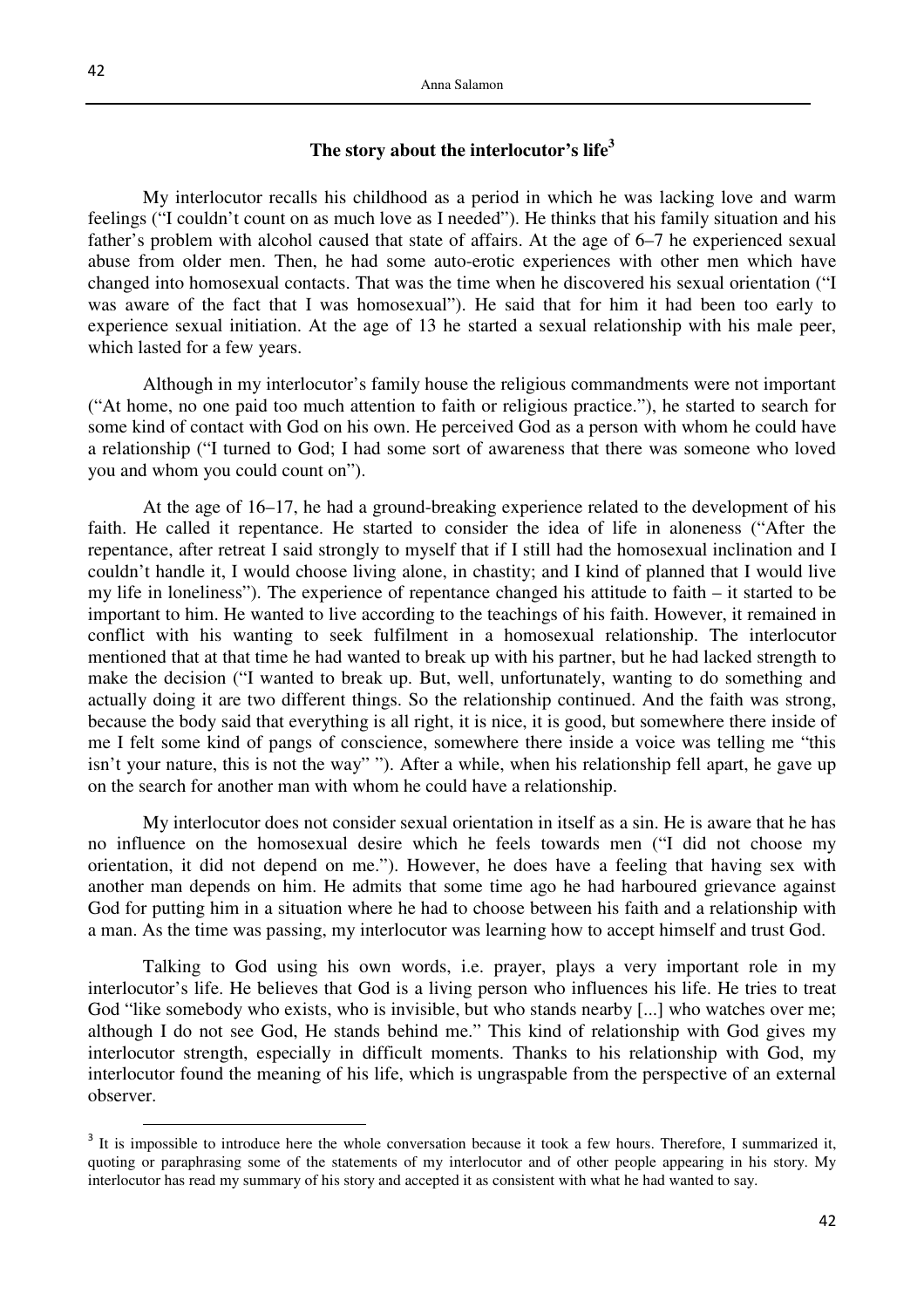It was important for my interlocutor to tell his family and other people dear to him about his sexual orientation, his "homosexual inclination." What was very helpful to him was the support from someone close: "I told her: 'I am homosexual, I am gay, I do not know how to manage my life, I feel overwhelmed, I cannot take it anymore.' And she hugged me and said that there is still a family, they are there for me. We will try to help you somehow, she said, and she told me not to be afraid that I would get rejected." He talked about his homosexuality to some members of his family, namely to those who tried to support and accept him. He heard from them that "it is all normal, homosexual orientation is natural and equal to heterosexual orientation, everything is just fine, that there is no need to feel torn that I should not try to change myself but just settle down somewhere instead, just leave and settle down somewhere with a man."

My interlocutor knows the stance towards non-heterosexual people's experience adopted by the Church and by science ("To me homosexuality … the origin of homosexuality is a mystery, because many psychologists and scientists have at some point tried to analyse this phenomenon, but still there is no explicit statement concerning the origins, etc. It is just that since this or that year homosexuality is no longer treated as a disease"; "in its official documents, the Church does not really advise a therapy [...]. In the Church documents it is written that it is a 'moral disorder', nothing more."). My interlocutor confessed: "I was trying to find an answer how should I manage my life? Which way should I go? [...] I decided that if my orientation remains homosexual, if it does not change, I will choose a life in celibacy, purity, and maintain my relations with friends and colleagues". My interlocutor interprets the "purity" promoted by the Church as resignation from instrumental treatment of the other person, using him to satiate one's own desires ("when it comes to purity, it means to treat your own body, someone else's body not like an object, but with respect.").

The resignation from sexual life enables him to receive sacraments, which are a very important part of his experience of faith ("To me, faith, sacraments, and life with God are very important. I have not missed any Sunday Masses for 12 years. [...] I regularly go to confession, to the same confessor [...] there is prayer and daily life. The faith is a strong fundament of my life, because I know that I am what I am simply thanks to faith"). However, resignation from sex is – at the same time – connected with tension and suffering ("Recently I have had some somatic issues, when there are longer periods of sexual abstinence.").

My interlocutor is searching for the meaning behind his suffering. He treats his unwanted homosexual tendencies as a cross to bear placed on him by God ("Because God gave me such a cross, I only asked Him to give me strength to carry it and to lead me."). At the same time, my interlocutor feels lonely in the suffering he experiences. Those close to him, even though they know of his homosexuality, they cannot apprehend his experience in such a degree so as to show him deeper understanding. What is also difficult for him is that, although he tries to live according to the rules of his faith by resigning from erotic life with another man, he does not feel accepted because of his orientation and he thinks that he needs to hide it. What is more, he feels condemned for his orientation by the people connected with the Church, regardless of whether or not he lives in accordance with his orientation. He was also talking about what kind of attitude of acceptance he would like to experience from the people connected with the Church. He compared it to being "like Jesus in this passage of the Bible where he rescues an adulteress. He does not say that she is not sinful and so on. He simply says that whoever is without sin should be the first to throw a stone; He does not condemn her, though He does not praise what she has done; He does not condemn her, He somehow accepted her and this acceptance, this love helped".

Talking about himself, my interlocutor states that he used to be a colder person. Emotional suffering had less influence on him. However, with passage of time, he opened himself more and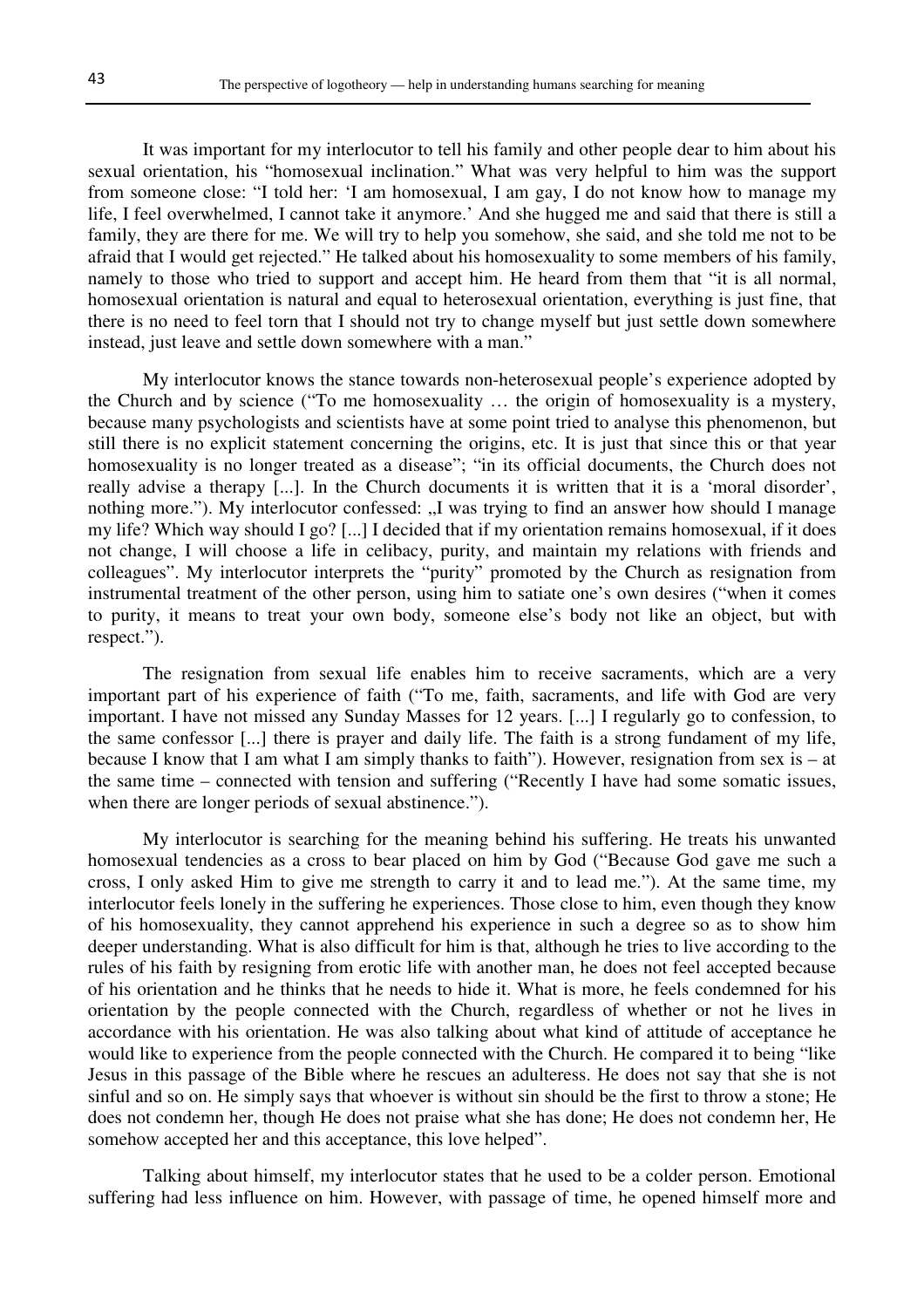more to his own emotions and his relations with other people. It made him more vulnerable to suffering connected with missing being close to another person ("I did not suffer from loneliness before when I was a cold man, a bit of an ice-boy who was like: you have to be a tough guy and deal with everything by yourself. Recently I have had some moments of frustration, I begin to feel lonely and I feel that I want to get into a deeper relationship with people, with a woman [...]. Lately, there appears a need of this love, this kind of love [...] for me God's love, faith are not enough [I feel I need], simply, human love, getting a hug and some kind of support from others.").

My interlocutor notices that his sexuality has been changing with time. He talks about further changes in his experience of sexuality. He hopes that it will continue evolving due to changes in his personality and thanks to relations with other people. He would like to experience himself more as a heterosexual person ("What would I want to do with this attraction to men? I would like it to fade away, though it has already faded away to a large extend. It is good when I am in men's company, I feel strong friendship, I do not expect any emotionality or love on a man's part [...], he is just a colleague, a friend. I would like this relations to be like that, with no desire; I would like to feel like a completely heterosexual man; I do not want to steal glances at men and I want this erotic fascination with male body to be gone [...]. Recently I have noticed that previously my [sexual attraction] had been directed towards men only. From erotic point of view, I liked only male bodies; I wanted to have sex only with men [...] I was not interested in the female body, I was not attracted to it. And now it is more like, say, bisexualism. I think that it is just a transition stage when the male body appeals to me more, I appreciate male features, they attract me more, but some kind of fantasizing or desire to have sex with a man are absolutely out of the question. It simply, so to say, does not attract me, it does not arouse me etc. I guess I am just not able to have sex with a man any more. I would feel some kind of aversion, unwillingness, but not pleasure; on the other hand, a woman's body still does not arouse me so much."). The interlocutor's suffering is connected with the fact that changes in his experience of sexuality are not satisfactory to him. He would like to feel more sexual attraction towards women, not men. He tried to participate in therapies which were supposed to support him in his desire to be a more heterosexual person. Eventually, he reached the conclusion that what helps him most to pursue the changes he wants to make is building his relationship with God, and normal, daily life ("There were some meetings with some psychotherapists, [then] I quit therapy; and simply as I lead my daily life I see that this tendency fades away on its own accord, at some point personality changes, orientation changes [...]. Everything seems fresh; I am not a psychologist, I have not got any psychological knowledge, but I know it, I feel it somewhere deep inside"). He mentioned that he wanted a therapy which would help him try to change his orientation, but at the same time would not exert any pressure on him to achieve that goal ("It seems to me that fighting with tendencies only, with the fact that I am attracted to the male body is simply tilting at windmills, this is not what it is all about. If I am to have a therapy, then it should be a therapy which is not aimed at healing attraction or tendencies but at human personality, a person as a whole. Simply, the fact that I am attracted to the male body is some kind of a symptom.").

My interlocutor adopts the attitude of tolerance towards people who choose a way different than his own ("Some people choose living with a partner and they feel happy in this relationship, and, simply, this is their calling, their way of living. They should not be discriminated and this way of living should not be closed for them [...] I have my beliefs – and someone else can have quite different ones – because of my experience that this is some kind of dysfunction and it could be cured, but other people may say because of their life experience that they have felt homosexual since they were born, that it is natural etc., and this is their point of view. And we may not agree at some points, but we may agree at some others. And first of all, people are free to make choices, and we do not have exclusive rights to the truth.").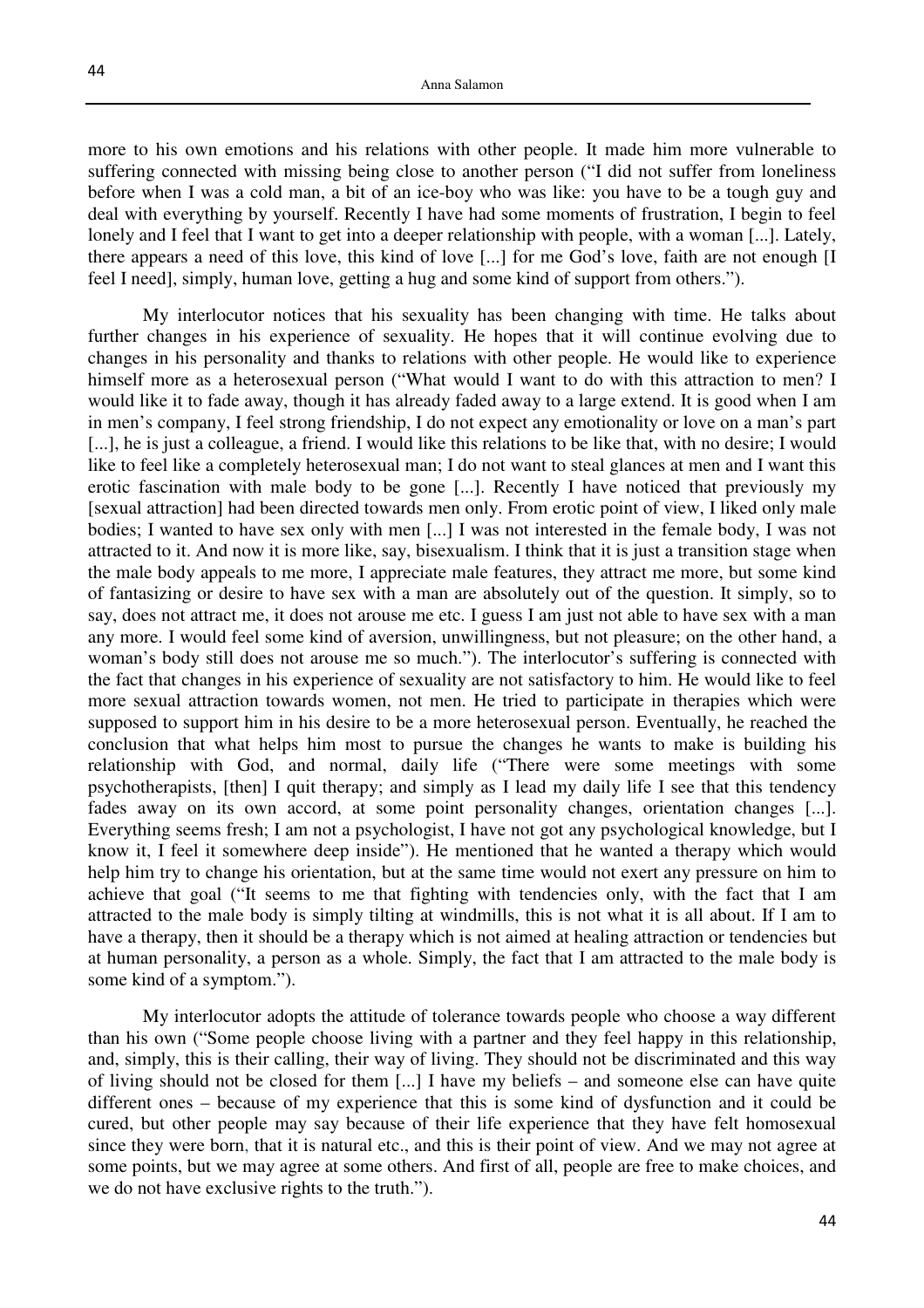Regardless of all difficulties in his life my interlocutor tries to perceive his future with hope and focuses on the present. He emphasizes that "The most important thing is here and now, because I am not able to change the past and what will come, I simply put trust in God, let Him lead me [...]. But first of all I want to be an authentic person, honest with others, and live my life with God."

## **The logotheory perspective**

After listening to my interlocutor's story, I pondered on the choice of a psychological theory which would enable me to deepen the understanding of his experience. In psychology there are different interpretation contexts, different ways of understanding who a man is and what he experiences. While searching for a theoretical framework, it was important for me to understand my interlocutor's experience, including different aspects of his functioning, and to avoid ontological reductionism, which may manifest itself, for example, in explanation of man's spiritual functioning using a psychological approach only [2]. After the process of hermeneutical reflection [3] on the content of the story I had listened to and V. E Frankl's works, I realized that logotheory fulfils my methodological expectations in a satisfactory way. Therefore I chose this psychological perspective as the context of understanding my interlocutor's story.

According to V.E. Frankl [4, 5], the functioning of a human being may be considered in psychophysical and social spheres and the sphere of meaning (noosphere). Therefore every person is a physical, psychological and spiritual entity formed by society. Between these spheres tensions and conflicts may occur, which are called noopsychical antagonism [5].

Warning against physiologism, psychologism<sup>4</sup> and sociologism, Frankl notices that after reducing a man's experience to the sphere of physiological and psychological needs and to social influence only, one cannot say much about who this man  $is^5$ . It is invoking to the noosphere that makes it possible to present a man's individuality in a better way. The sphere of meaning is at the same time the intentional sphere. A man, influenced by other spheres, in this dimension of his existence is not determined by them. He also has the ability of self-transcendence, which means finding meaning of one's own existence not in oneself but somewhere else. The will of meaning is not the same as self-realization. V.E. Frankl emphasizes that it is "the primary motivation, not only a rationalization or sublimation of drives or instincts." [after: 6, p. 156].

Discovering meaning is a dynamic process<sup>6</sup> because it is not arbitrary, but it demands a man's active participation in the search. This process unfolds during the lifetime of a man, who becomes a biographical entity [6]. Because noosphere is the sphere of individuality, one can say: "if you can even ask about meaning at all, you have to ask about the meaning of a particular person in a particular situation" [4, p. 69].

 $\overline{a}$ 

<sup>&</sup>lt;sup>4</sup> One of the traps of psychologism which is worth mentioning is rejection or devaluation the spiritual sphere of human functioning [4, 7].

<sup>&</sup>lt;sup>5</sup> The author writes about a following deterministic vision of a man: "in each of this three aspects human existence deprived of its meaning, and man must seem to be a marionette moved by means of strings attached at times to its inside, at times to its outside" [4, p.11].

 $6$  "(...) being a human towards values is not a static being, and it is created in a process of gradual shaping of an individual world of values, which decides which of the values "met" during his lifetime a man wants to serve and realize and which he wants to turn away from." [7, p. 159–160].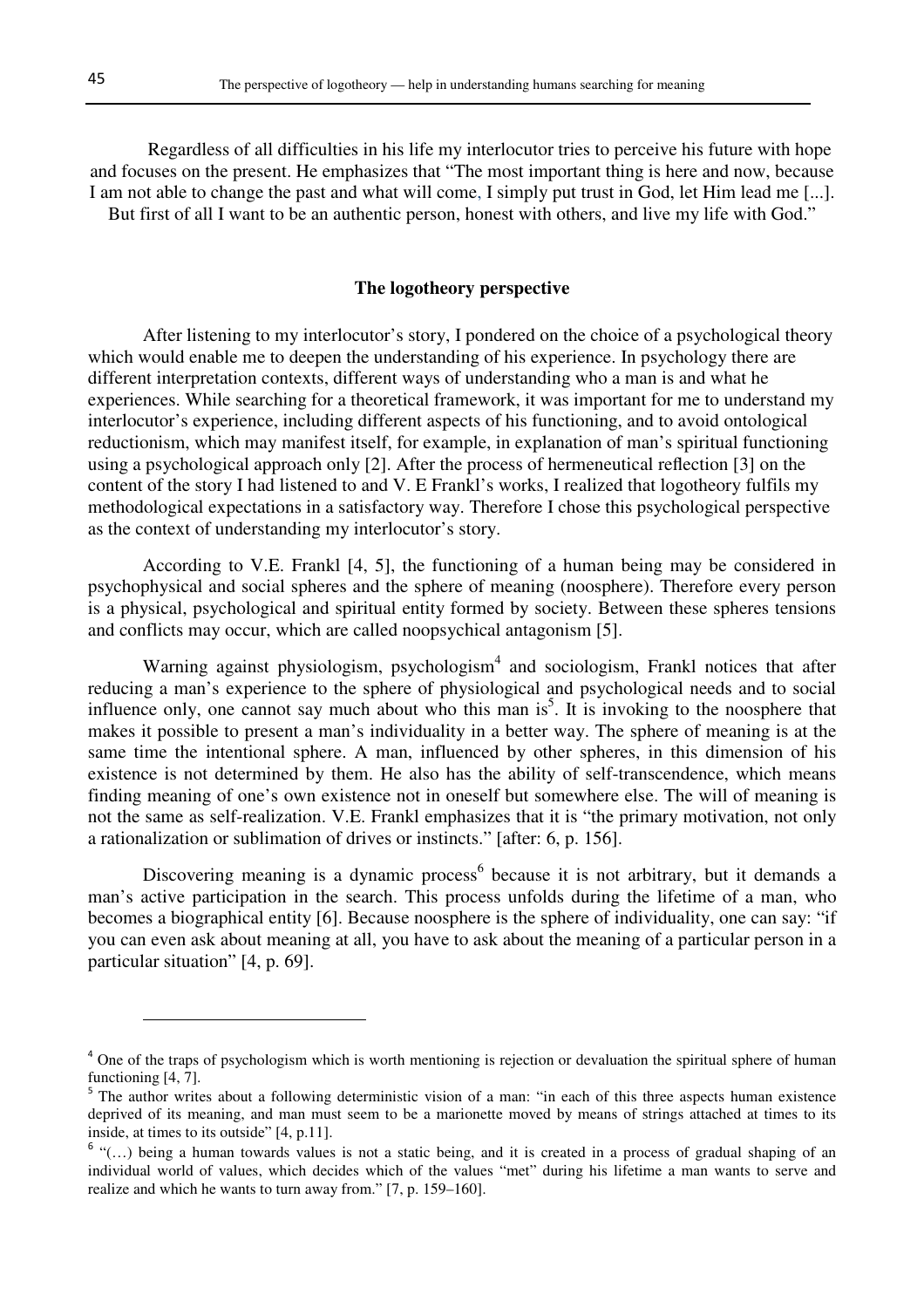According to V. E. Frankl [1], the most beneficial for human development is not aiming for homeostasis (expressed, inter alia, in relieving internal tensions at all costs, in keeping the state of equilibrium) but noodynamics connected with a call to fulfil potential meaning and with life "in the field of tension between reality and ideals" [after: 6, p. 157]. In this understanding of development, the role of tension between the actual state of a person and the potential state towards which this person is heading is emphasized. This potentiality is connected with values which are important for people. According to this approach, a man cannot develop while being one's own goal, but only when he finds his goal outside his own person. As V.E. Frankl emphasizes, "a man always heads and is guided towards someone or something else than himself – it may be both a meaning wanting fulfilment as well as another person, someone met on the way." [1, p. 166].

Man very often ponders upon values in difficult moments of his life, e.g. situations connected with suffering [7]. According to V. E. Frankl, meaning can be given even to a difficult situation which from the point of view of an external observer seems to be hopeless or doomed to failure. What is more, such a situation may have a special meaning from the existential point of view. Therefore, as the creator of logotherapy and logotheory notices, helping a man cannot depend solely on developing his working ability and experiencing pleasure. It is equally important to support him in discovering the truth about himself, the meaning of his own existence, values; and to help him develop an ability to endure suffering, which may turn out to be necessary for becoming oneself in a deeper, more profound way through embodiment of one's values [1, 4]. V.E. Frankl argues with the belief that happiness should be experienced continuously and every lack of the experience of happiness should be treated as a manifestation of maladjustment [1]. The author emphasizes that not all kinds of suffering help people to discover the truth about themselves; only the suffering which is intentional, namely which "refers to the meaning and values" [4, p. 90], is helpful. It is important to recognize which difficulties we ought to overcome, and do it. What is impossible to change is human fate, which can be given meaning [4]. From this perspective, difficult emotional states, suffering can be perceived not only as manifestations which should be eliminated. They can be viewed as existentially significant categories. A strive for reducing all psychological tension may lead to the decrease in possibilities one has for becoming oneself in a more profound way.

# **What does logotheory perspective contribute to the understanding of the interlocutor's**

#### **experience?**

The interlocutor tries to find the meaning of his situation, that is – being a homosexual and, at the same time, believing in God in the way the Catholic Church teaches.

Experiencing the influence of his needs and desires on himself, as well as the influence of his social environment, he struggles to find the meaning behind his experience. The interpretation based on the premises of logotheory allows the researcher to take into account various areas of the interlocutor's life, and the influence they have on him. At the same time, logotheory does not question the interlocutor's subjectivity and intentionality. Therefore, this perspective allows us to take a closer look at the drama of his experience without reducing it to psychophysical or social sphere only.

Thanks to this perspective, the meaning of life found by the interlocutor can be understood only in relation to a particular person in a particular situation. This emphasizes the unique aspects of his experience. The interlocutor appears not only as a part of a group which has some specific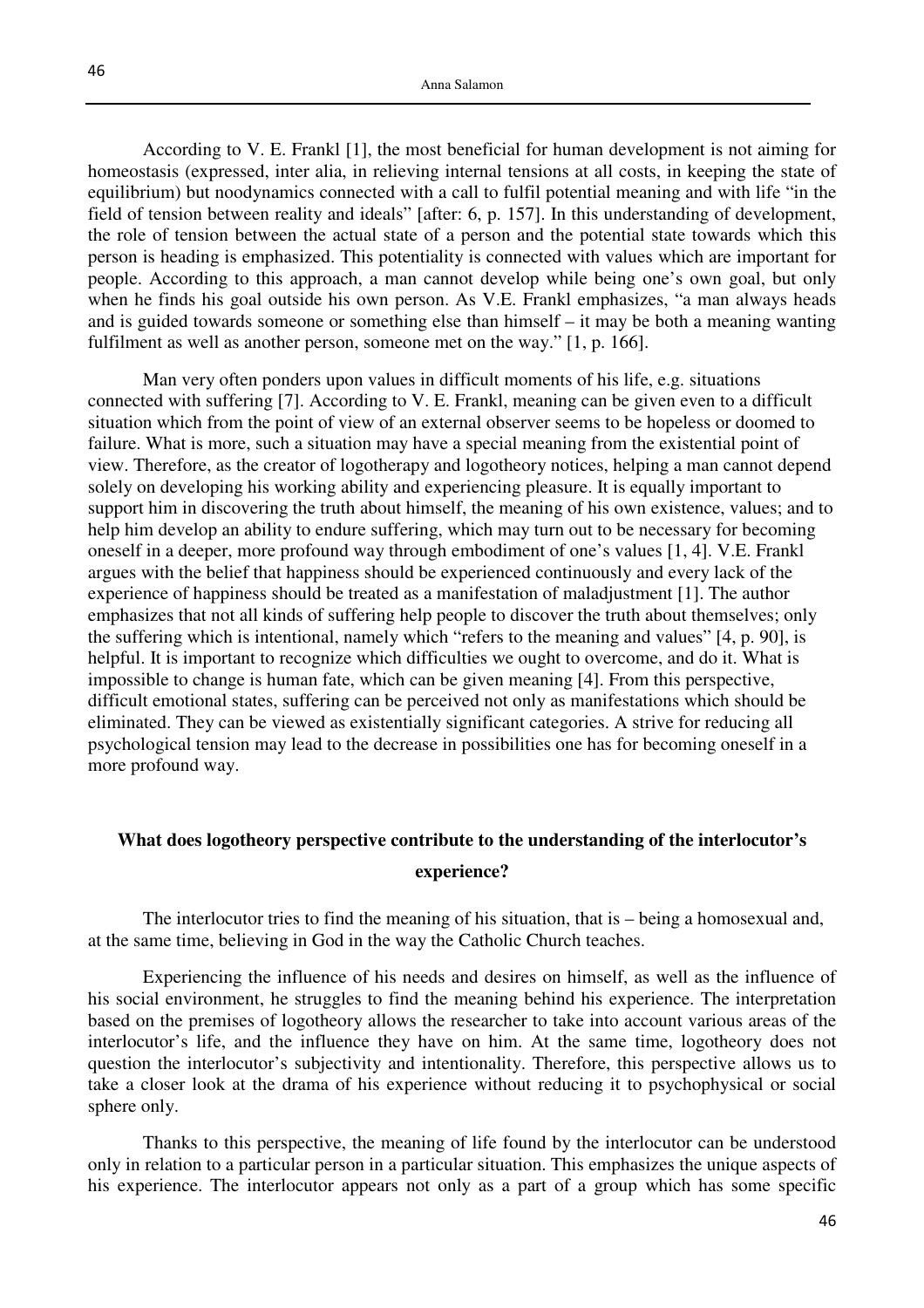characteristics, but rather as a person with a unique life story who is searching for the meaning of his own existence. My interlocutor, being under the influence of repentance, tried to break up with his partner but, at the same time, he did not want to lose that relationship. He described his tension between experiencing his faith and fulfilling the needs and desires connected with his sexuality both in the physical and the psychological sphere. Reflecting on his experience, the interlocutor poses important questions about his situation and the search for meaning behind his distress. His distress may be understood in the context of his relationship with God, Who made him carry such a heavy cross, thus permitting the situation, in which faith to God is connected with huge restrictions in my interlocutor's life. Thanks to logotheory the interlocutor's tensions and conflicts may be seen not as symptoms which ought to be eliminated, but as an area of search for personal meaning. Moreover, this perspective allows us to include in our interpretation the interlocutor's spiritual sphere connected with his faith, as well as his search for meaning, which transcends self-fulfilment.

Logotheory emphasizes the meaning of values which are important for the interlocutor, which he wants to realize in his life. In his life story my interlocutor lists as important such things as, for example, building his relationship with God, avoiding the attitude connected with instrumental treatment of himself and other people, being there for others. In this context my interlocutor's experience can be viewed as a resignation from affirmation of some values in order to affirm other ones. According to my interlocutor, the self-sacrifices which he makes are connected not only with some kind of loss and suffering. He also experiences support and consolation from God. The interlocutor finds the meaning of existence in this relationship. He believes that God has the power to include the good even in my interlocutor's worst experiences which are difficult for him. The logotheory perspective enables us to perceive his suffering as connected with his pursue to implement the values which are important for him.

#### **Recapitulation**

In his story my interlocutor shared his experiences concerning sexuality, suffering, desires and needs, as well as faith, which on the one hand is "a fundament", a source of love and strength, but on the other hand makes demands which are difficult to meet.

Logotheory makes us ponder about searching and finding the meaning of one's own experience. It appreciates the value of the apparent and at the same time it respects the meaning of what is obscure from the perspective of an external observer<sup>7</sup>. Due to that this perspective seems to be suitable since it does not limit the understanding of my interlocutor's story to easy and readymade answers. Just the opposite, it allows for an understanding open to a never-ending process of searching for meanings [8].

#### **References**

1. Frankl VE. Człowiek w poszukiwaniu sensu. Warsaw: Czarna Owca Publishing House; 2009.

2. Opoczyńska M. Róża wierszem niezawołana. Szkice na temat poznania i samopoznania. Krakow:

Jagiellonian University Press; 2002.

 $\overline{a}$ 

3. Ricoeur P. Język, tekst, interpretacja. Warsaw: State Publishing Institute PIW; 1989.

4. Frankl VE. Homo patiens. Warsaw: PAX Publishing House; 1998.

 $7$  "We can be charged with that something is not right –believe in something invisible; you should rather not believe in what you cannot see. Countering this charge, it must be emphasized that under no circumstances something what is invisible can be considered as unreal, merely because it is invisible" [5, p. 180–181].